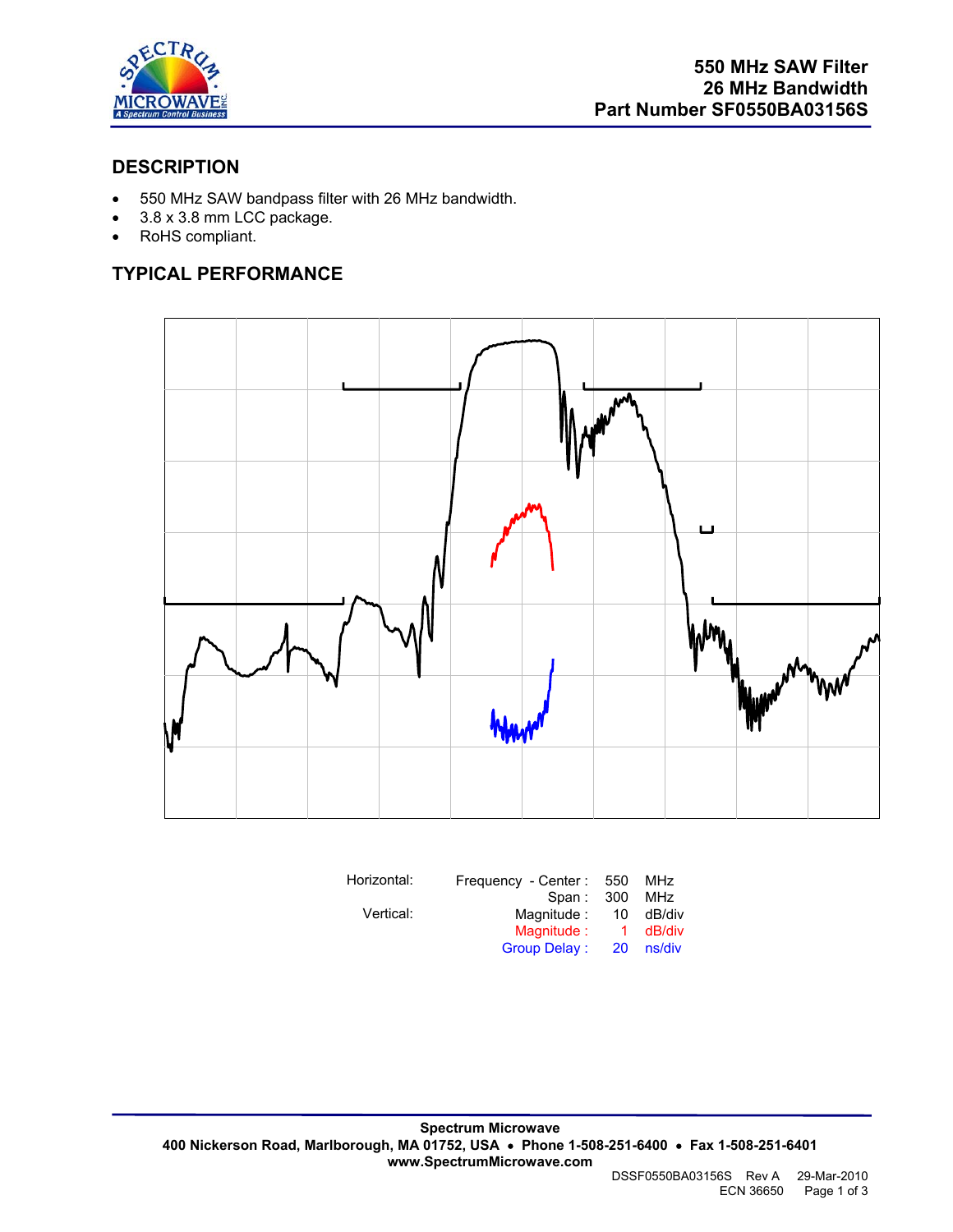

#### **SPECIFICATION**

| Parameter                                             | <b>Min</b> | <b>Typ</b> | <b>Max</b> | <b>Units</b>    |
|-------------------------------------------------------|------------|------------|------------|-----------------|
| Nominal Center Frequency F <sub>c</sub>               |            | 550        |            | <b>MHz</b>      |
| Passband                                              | 537        |            | 563        | <b>MHz</b>      |
| Maximum Insertion Loss over the Passband              |            | 4.3        | 4.5        | dB              |
| <b>Absolute Delay</b>                                 |            | 30         |            | ns              |
| Rejection (0.3 to 475 MHz) <sup>1</sup>               | 40         | 42         |            | dB              |
| Rejection (475 to 524 MHz)                            | 10         | 15         |            | dB              |
| Rejection (576 to 625 MHz)                            | 10         | 11         |            | dB              |
| Rejection (625 to 630 MHz)                            | 30         | 42         |            | dB              |
| Rejection (630 to 850 MHz)                            | 40         | 42         |            | dB              |
| Rejection (850 to 1000 MHz) <sup>1</sup>              | 38         | 39         |            | dB              |
| Amplitude Variation over the Passband                 |            | 1.2        | 1.5        | $dB$ p-p        |
| Group Delay Ripple in Passband                        |            | 30         | 100        | ns p-p          |
| Source/Load Impedance                                 |            | 50         |            | ohms            |
| Temperature Coefficient of Frequency, Tc <sup>2</sup> |            | $-70$      |            | ppm/°C          |
| Ambient Temperature (Tref)                            |            | 23         |            | $\rm ^{\circ}C$ |

Notes: 1. Absolute level

2. Typical shift of filter frequency response with temperature is  $\Delta f = (T - T_{ref})^*Tc^*Fc$ .

### **MAXIMUM RATINGS**

| ∠Parameter∡                        |     | wax | units  |
|------------------------------------|-----|-----|--------|
| Storage Temperature Range          | -45 | 85  | $\sim$ |
| <b>Operating Temperature Range</b> | -20 | 55  | $\sim$ |
| Input Power Level                  |     |     | dBm    |

### **MATCHING CIRCUIT**



Notes:

- 50 ohm single ended operation.
- Matching components are not required.